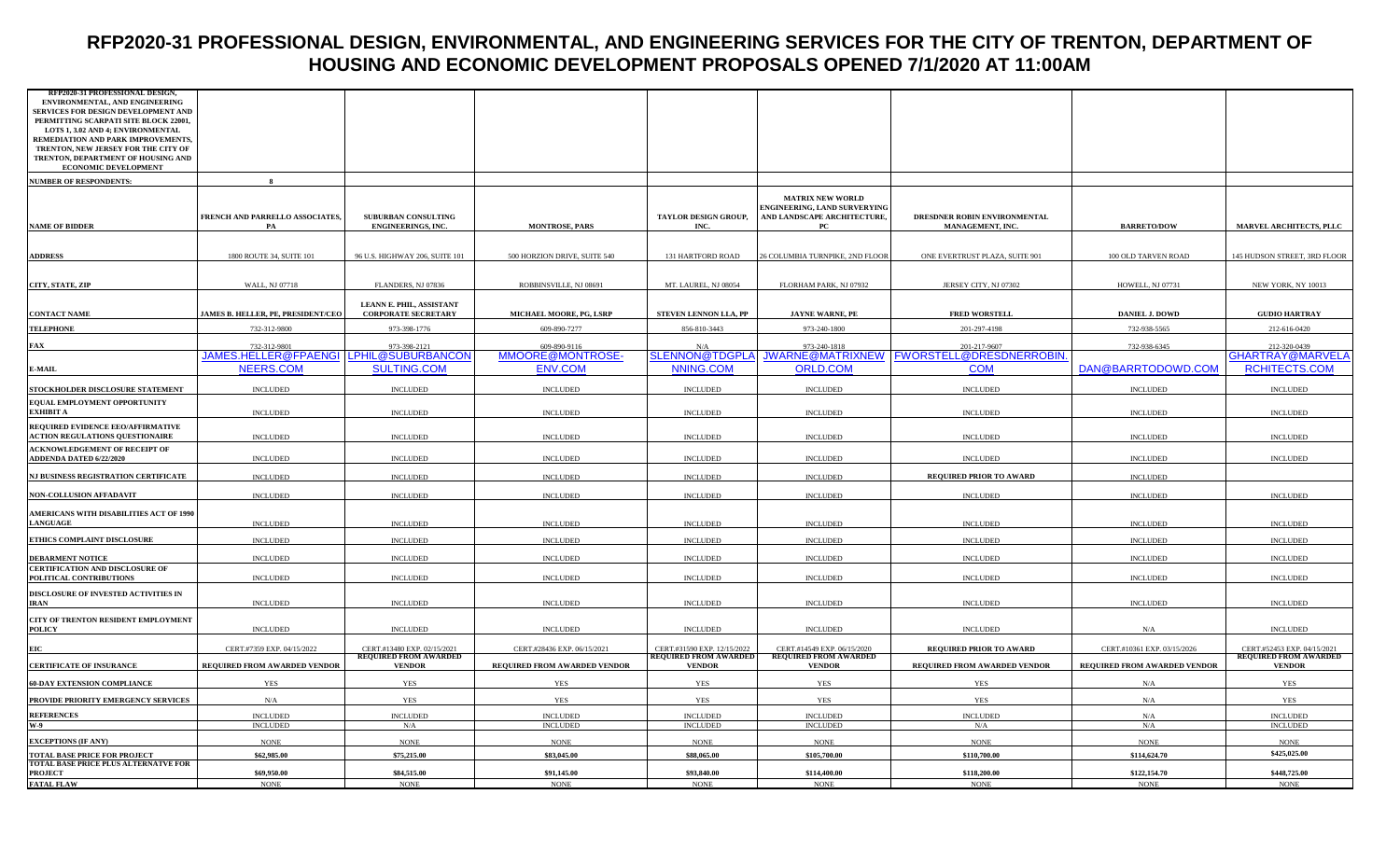## Professional Landscape Architectural and Engineering Services For Design Development, Permitting, And Construction Document Preparation **Scarpati Property Park Design Trenton, New Jersey**

An Officer of the Respondent Firm must sign and date this Price Form and return with the proposal.

| <b>Description</b>                                | Unit | Qty.         | Unit price (\$) | Total (\$) |  |
|---------------------------------------------------|------|--------------|-----------------|------------|--|
| Task $1 -$ Kick off meeting                       | LS   | $\mathbf{1}$ | \$1,000         | \$1,000    |  |
| Task 2- Property Survey                           | LS   | $\mathbf{1}$ | \$7,880         | \$7,880    |  |
| Task 3 - Schematic Design                         | LS   | $\mathbf{1}$ | \$9,400         | \$9,400    |  |
| Task 4: Outreach                                  | LS   | $\mathbf{1}$ | \$1,150         | \$1,150    |  |
| Task 5: Design Development                        | LS   | $\mathbf{1}$ | \$18,000        | \$18,000   |  |
| Task 6- Permitting                                | LS   | $\mathbf{1}$ | \$14,725        | \$14,725   |  |
| <b>Task 7 - Construction Documents</b>            | LS   | $\mathbf{1}$ | \$8,455         | \$8,455    |  |
| Task $8 -$ Assistance with Bidding                | LS   | $\mathbf{1}$ | \$2,375         | \$2,375    |  |
| <b>TOTAL BASE BID</b>                             |      |              |                 | \$62,985   |  |
| Alternate: Construction Phase Support<br>Services | Hr   | 60           | \$6,965         | \$6,965    |  |
| <b>TOTAL BASE BID PLUS ALTERNATE</b>              |      |              |                 | \$69,950   |  |
| Note: " $LS$ " = Lump Sum                         |      |              |                 |            |  |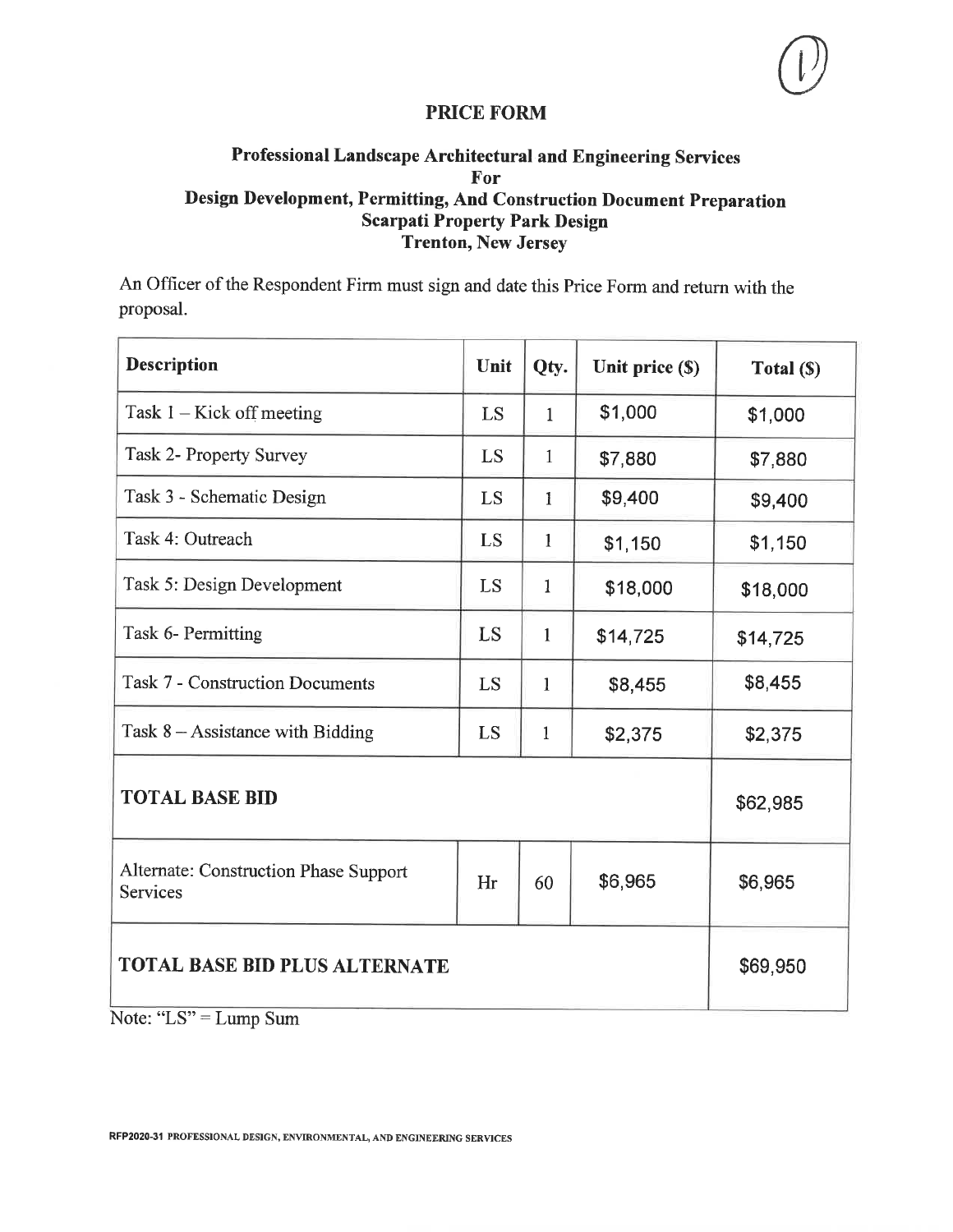# 2020 SCHEDULE OF FEES

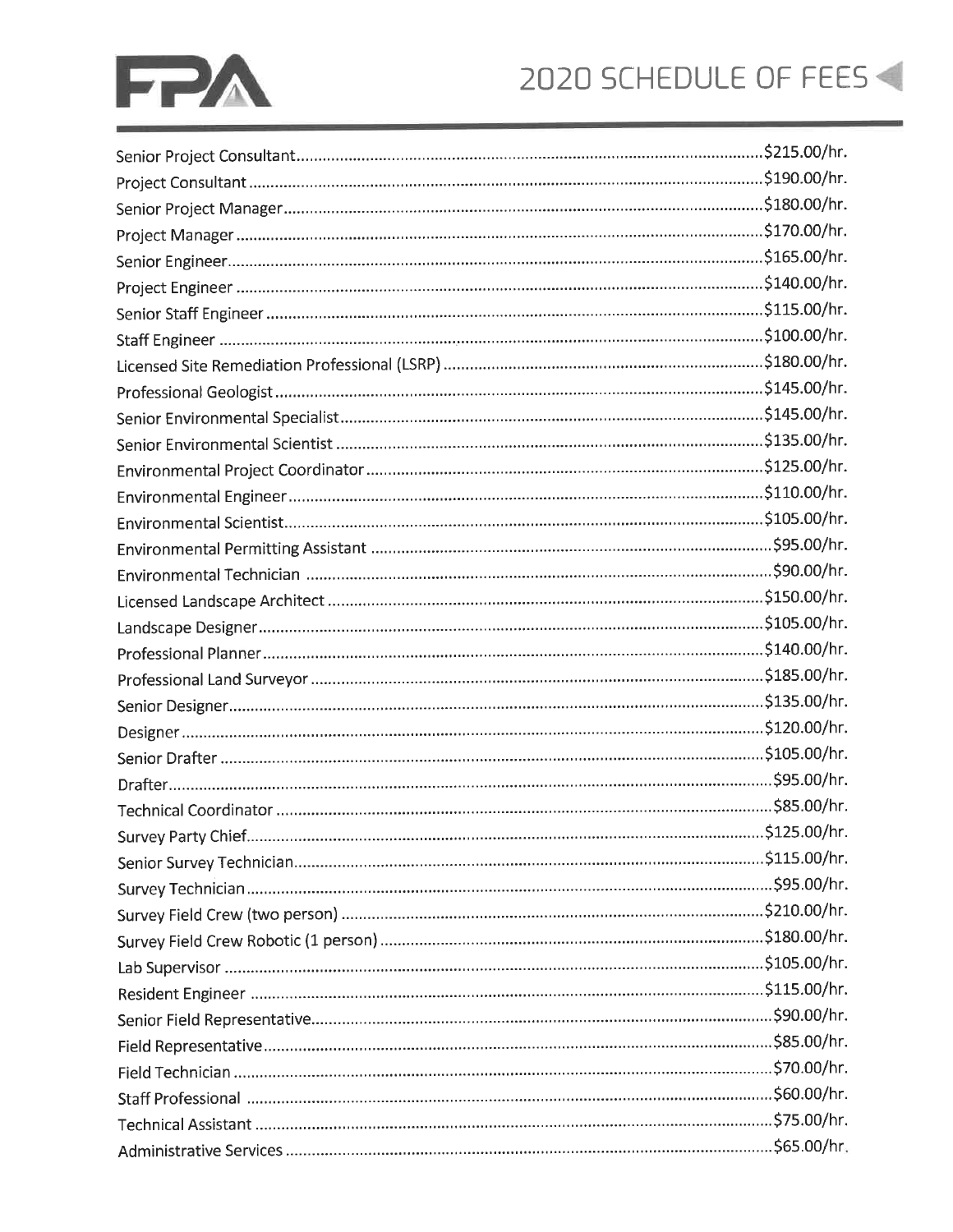### Professional Landscape Architectural and Engineering Services For Design Development, Permitting, And Construction Document Preparation **Scarpati Property Park Design Trenton, New Jersey**

An Officer of the Respondent Firm must sign and date this Price Form and return with the proposal.

| <b>Description</b>                                       | Unit | Qty.         | Unit price (\$) | Total (\$)  |
|----------------------------------------------------------|------|--------------|-----------------|-------------|
| Task 1 - Kick off meeting                                | LS   | 1            | \$897.00        | \$897.00    |
| <b>Task 2- Property Survey</b>                           | LS   | $\mathbf{1}$ | \$4,889.00      | \$4,889.00  |
| Task 3 - Schematic Design                                | LS   | 1            | \$9,621.00      | \$9,621.00  |
| Task 4: Outreach                                         | LS   | $\mathbf{1}$ | \$2,559.00      | \$2,559.00  |
| Task 5: Design Development                               | LS   | 1            | \$21,526.00     | \$21,526.00 |
| Task 6- Permitting                                       | LS   | $\mathbf{1}$ | \$30,377.00     | \$30,377.00 |
| <b>Task 7 - Construction Documents</b>                   | LS   | 1            | \$9,686.00      | \$9,686.00  |
| Task $8 -$ Assistance with Bidding                       | LS   | 1            | \$3,490.00      | \$3,490.00  |
| <b>TOTAL BASE BID</b>                                    |      |              |                 | \$83,045.00 |
| <b>Alternate: Construction Phase Support</b><br>Services | Hr   | 60           | \$135.00        | \$8,100.00  |
| <b>TOTAL BASE BID PLUS ALTERNATE</b>                     |      |              |                 | \$91,145.00 |

Note: "LS" = Lump Sum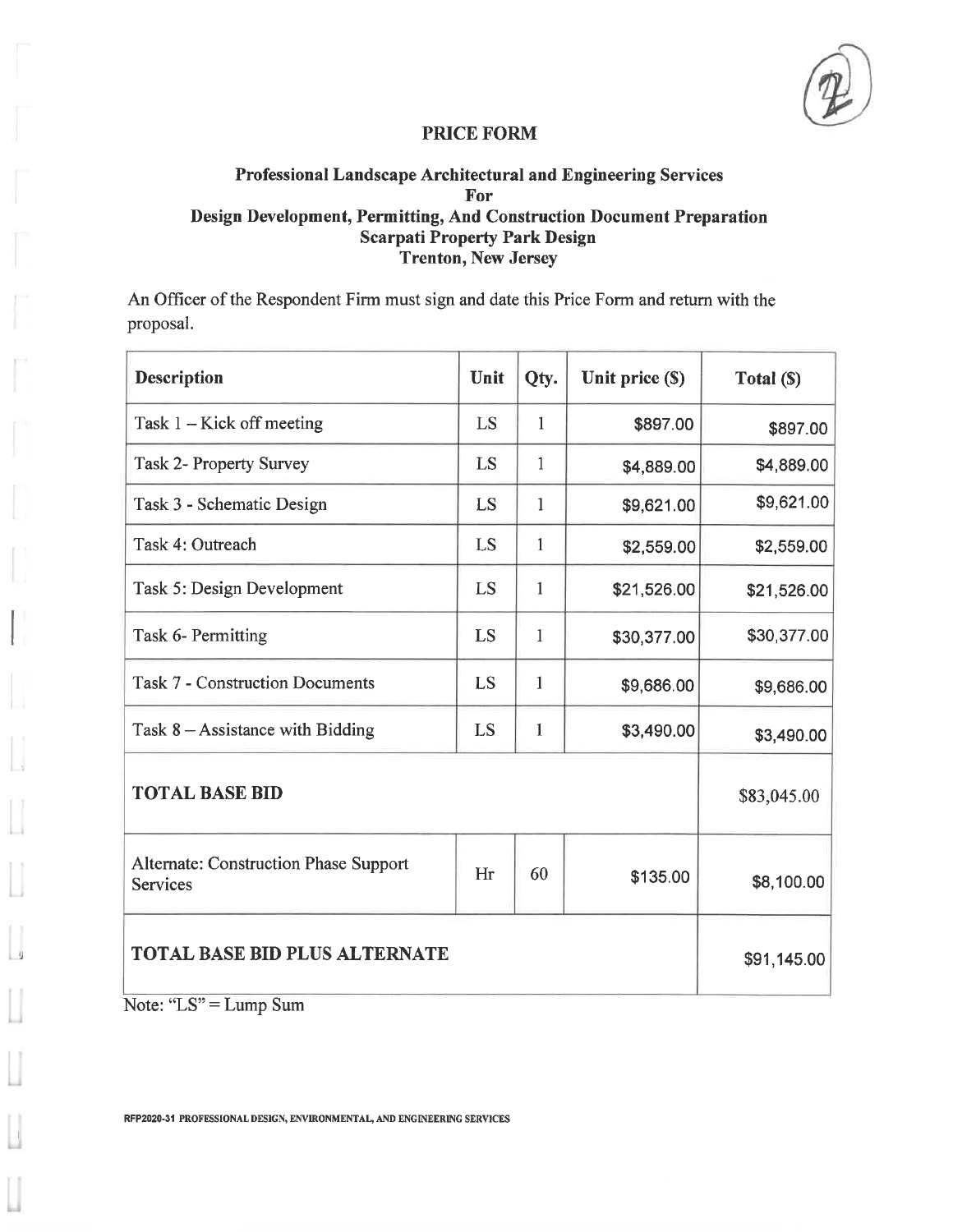| Scarpati Fee Estimate          |                                   |                   |                      |                     |                    |            |          |       |                          |
|--------------------------------|-----------------------------------|-------------------|----------------------|---------------------|--------------------|------------|----------|-------|--------------------------|
| <b>City of Trenton</b>         |                                   |                   |                      |                     |                    |            |          |       |                          |
| PROJECT FEE ESTIMATE WORKSHEET |                                   |                   |                      |                     |                    |            |          |       |                          |
|                                |                                   | <b>Staff</b>      | 105.00<br>÷          |                     |                    |            |          |       |                          |
|                                |                                   | ΣÃ                | \$164.00             |                     |                    |            |          |       |                          |
|                                |                                   | E                 | \$135.00             |                     |                    |            |          |       |                          |
|                                | <b>TASK</b>                       | ΣÃ                | 뿐                    | Staff               | <b>Md</b>          | 븬          | Staff    |       | TOTAL                    |
| ask <sub>1</sub> .             |                                   |                   |                      |                     |                    |            |          |       |                          |
| <b>Cick Off Meeting</b>        | Meeting                           | 3.00              | $\overline{3.00}$    | 0.00                | \$492.00           | \$405.00   | \$0.00   |       | \$897.00                 |
|                                | <b>SUBTOTAL</b>                   | 3.00              | 3.00                 | $\overline{0}$      | \$492.00           | \$405.00   | \$0.00   | Labor | \$897.00                 |
|                                | <b>TOTAL HOURS</b>                |                   | 6.00                 |                     |                    |            |          |       |                          |
|                                |                                   |                   |                      |                     |                    |            |          |       |                          |
| Task 2.                        |                                   |                   |                      |                     |                    |            |          |       |                          |
| Survey                         | <b>RESEARCH</b>                   | 8.00              | 0.00                 |                     | \$1,312.00         | \$0.00     | \$0.00   |       | \$1,312.00               |
|                                | FIELD WORK                        | $rac{80}{80}$     | $\frac{16.00}{0.00}$ | $rac{80}{100}$      | \$0.00             | \$2,160.00 | \$0.00   |       |                          |
|                                | OFFICE WORK                       |                   |                      | $\frac{100}{100}$   | \$1,312.00         | \$0.00     | \$105.00 |       | \$2,160.00<br>\$1,417.00 |
|                                | <b>SUBTOTAL</b>                   | 16.00             | 16.00                | 1.00                | \$2,624.00         | \$2,160.00 | \$105.00 | Labor | \$4,889.00               |
|                                | <b>TOTAL HOURS</b>                |                   | 33.00                |                     |                    |            |          |       |                          |
|                                |                                   |                   |                      |                     |                    |            |          |       |                          |
| ask 3.                         |                                   |                   |                      |                     |                    |            |          |       |                          |
| <b>Schematic Design</b>        | Create Base Plan from Survey      | $\overline{0.00}$ | 0.00                 | 6.00                | \$0.00             | \$0.00     | \$630.00 |       | \$630.00                 |
|                                | Prepare Opportunities/Constraints | 0.00              | 0.00                 | $\overline{0.00}$   | \$0.00             | \$0.00     | \$0.00   |       | \$0.00                   |
|                                | Prepare concept site layout       | $\overline{2.00}$ | $\overline{8.00}$    | 8.00                | \$328.00           | \$1,080.00 | \$840.00 |       | \$2,248.00               |
|                                | Calculate site Coverages          | $\overline{0.00}$ | 0.00                 | 0.00                | $80.00$<br>$80.00$ | 50.00      | \$0.00   |       | \$0.00                   |
|                                | Prepare concept grading           | 0.00              | 4.00                 | $\frac{2.00}{0.00}$ |                    | \$540.00   | \$210.00 |       | \$750.00                 |
|                                | Prepare concept drainage          | $\overline{0.00}$ | $\overline{6}$       |                     |                    | \$0.00     | \$0.00   |       | \$0.00                   |
|                                | Prepare concept basin size        | 0.00              | 4.00                 | 0.00                |                    | \$540.00   | \$0.00   |       | \$540.00                 |
|                                | Planting concepts                 | $\overline{0.00}$ | 4.00                 | $rac{888}{1600}$    | 88888              | \$540.00   | \$210.00 |       |                          |
|                                | Schematic Details                 | $\overline{0.00}$ | 2.00                 |                     |                    | \$270.00   | \$630.00 |       | \$750.00                 |
|                                | Schematic Sections/Elevations     | 0.00              | $\overline{0.00}$    |                     |                    | \$0.00     | \$0.00   |       | \$0.00                   |

ľ

 $\begin{bmatrix} 1 \\ 1 \end{bmatrix}$ 

 $\begin{bmatrix} 1 \\ 1 \end{bmatrix}$ 

 $\begin{bmatrix} 1 \\ 1 \end{bmatrix}$ 

IJ

 $\Box$ 

 $\Box$ 

U

IJ

L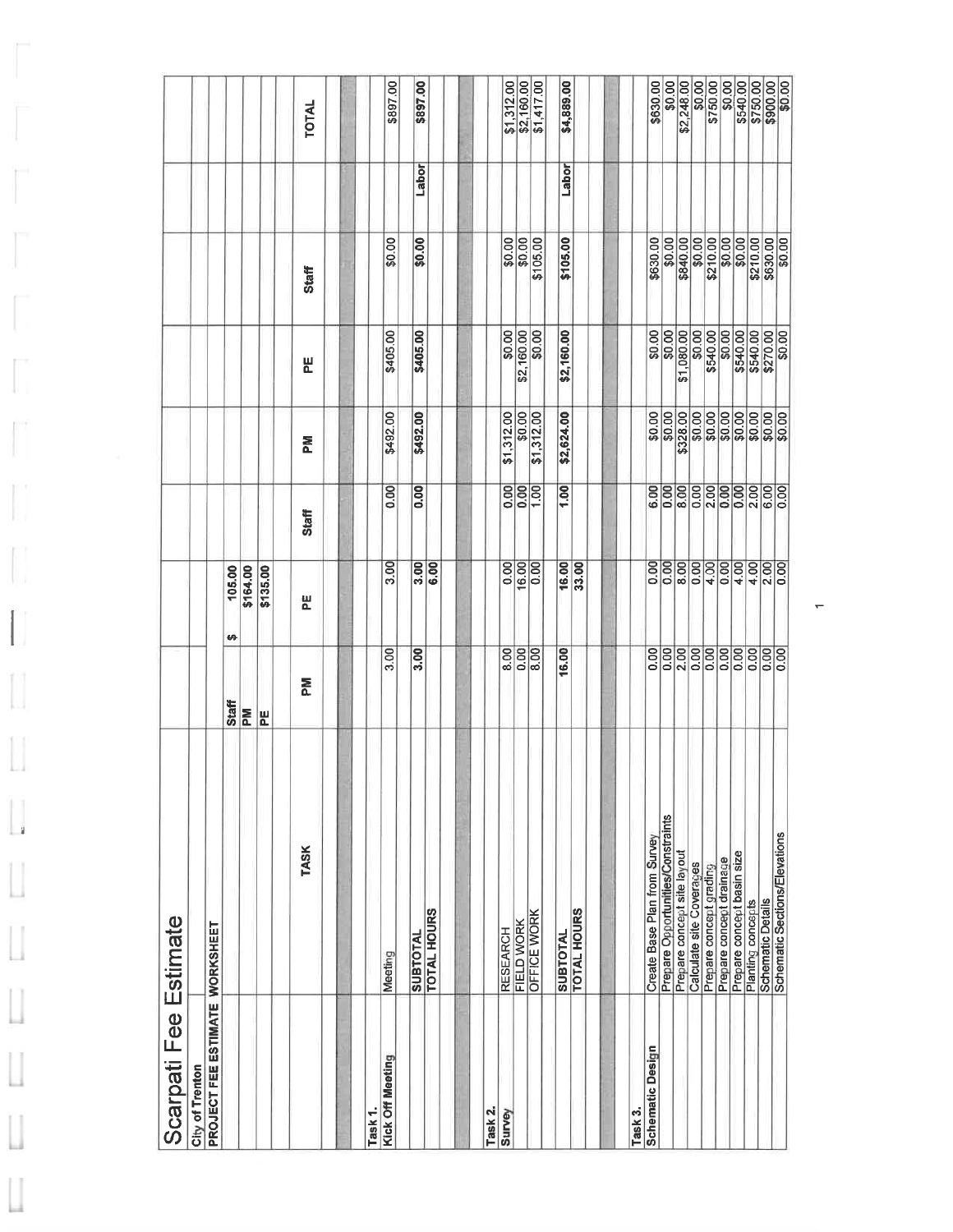| Scarpati Fee Estimate          |                                          |                            |                   |                     |                      |                          |              |       |              |
|--------------------------------|------------------------------------------|----------------------------|-------------------|---------------------|----------------------|--------------------------|--------------|-------|--------------|
| City of Trenton                |                                          |                            |                   |                     |                      |                          |              |       |              |
| PROJECT FEE ESTIMATE WORKSHEET |                                          |                            |                   |                     |                      |                          |              |       |              |
|                                |                                          | Staff                      | 105.00<br>₩       |                     |                      |                          |              |       |              |
|                                |                                          | E.                         | \$164.00          |                     |                      |                          |              |       |              |
|                                |                                          | 뷘                          | \$135.00          |                     |                      |                          |              |       |              |
|                                | <b>TASK</b>                              | N4                         | 빋                 | Staff               | 홊                    | 뷘                        | <b>Staff</b> |       | <b>TOTAL</b> |
|                                | Schematic Quantities Estimate            | 3.00                       | 4.00              |                     |                      | \$540.00                 | \$630.00     |       | \$1,662.00   |
|                                | Schematic Probable Construction Cost     | $\boxed{00}$               |                   | $rac{6.00}{0.00}$   | \$492.00<br>\$164.00 | \$1,080.00               |              |       | \$1,244.00   |
|                                | Design Meeting                           | $\overline{\frac{8}{300}}$ | $\frac{800}{300}$ | 0.00                | \$492.00             | \$405.00                 | 80.00        |       | \$897.00     |
|                                | <b>SUBTOTAL</b>                          | 00.6                       | 37.00             | 30.00               | \$1,476.00           | \$4,995.00               | \$3,150.00   | Labor | \$9,621.00   |
|                                |                                          |                            | 76.00             |                     |                      |                          |              |       |              |
|                                |                                          |                            |                   |                     |                      |                          |              |       |              |
| Task 4.                        |                                          |                            |                   |                     |                      |                          |              |       |              |
| Outreach                       | Coordinate with E. Trenton Collaborative | 2.00                       | $\overline{0.00}$ | 0.00                | \$328.00             | \$0.00                   | \$0.00       |       | \$328.00     |
|                                | Preparation of Mtg Exhibits              | 1.00                       | 4.00              | 6.00                |                      | \$540.00                 | \$630.00     |       | \$1,334.00   |
|                                | <b>Outreach Meeting</b>                  | 3.00                       | 3.00              | $\overline{6}$      | \$164.00<br>\$492.00 | \$405.00                 | \$0.00       |       | \$897.00     |
|                                | <b>SUBTOTAL</b>                          | 6.00                       | 7.00              | 6.00                | 984.00<br>ø          | <b>UT</b><br>945.00<br>Ø | 630.00       | Labor | \$2,559.00   |
|                                | <b>TOTAL HOURS</b>                       |                            | 19.00             |                     |                      |                          |              |       |              |
|                                |                                          |                            |                   |                     |                      |                          |              |       |              |
| Task 5.                        |                                          |                            |                   |                     |                      |                          |              |       |              |
| <b>Design Development</b>      | Site Visit                               | 0.00                       | 4.00              | 4.00                | \$0.00               | \$540.00                 | \$420.00     |       | \$960.00     |
|                                | Prepare site grading                     | 1,00                       | 8.00              | 4.00                | \$164.00             | \$1,080.00               | \$420.00     |       | \$1,664.00   |
|                                | Prepare storm layout                     | 0.00                       | 2.00              | 4.00                |                      | \$270.00                 | \$420.00     |       | \$690.00     |
|                                | Prepare water layout (water Fountain)    | $\overline{0.00}$          | 1,00              | 2.00                | \$0.00               | \$135.00                 | \$210.00     |       | \$345.00     |
|                                | Prepare drainage area plan               | 0.00                       | 4.00              | 2.00                | \$0.00               | \$540.00                 | \$210.00     |       | \$750.00     |
|                                | Prepare basin calculations               | 00                         | 16.00             | $rac{80}{800}$      | \$164.00             | \$2,160.00               | \$0.00       |       | \$2,324.00   |
|                                | Remedial Action Workplan - Option 1      | 2.00                       | 8.00              |                     | \$328.00             | \$1,080.00               | \$840.00     |       | \$2,248.00   |
|                                | Remedial Action Workplan - Option 2      | $\overline{2.00}$          | 8.00              | 8.00                | \$328.00             | \$1,080.00               | \$840.00     |       | \$2,248.00   |
|                                | Prepare site details                     | 1,00                       | 8.00              | 16.00               | \$164.00             | \$1,080.00               | \$1,680.00   |       | \$2,924.00   |
|                                | Prepare lighting plan & details          | 0.00                       | 2.00              | $\frac{2.00}{8.00}$ | \$0.00               | \$270.00                 | \$210.00     |       | \$480.00     |
|                                | Prepare landscape plan & details         | $\overline{1.00}$          | $\overline{2.00}$ |                     | \$164.00             | \$270.00                 | \$840.00     |       |              |

 $\tilde{\mathbf{z}}$ 

u

 $\frac{1}{2}$ 

Ľ

u

w

L

 $\mathbf{\sim}$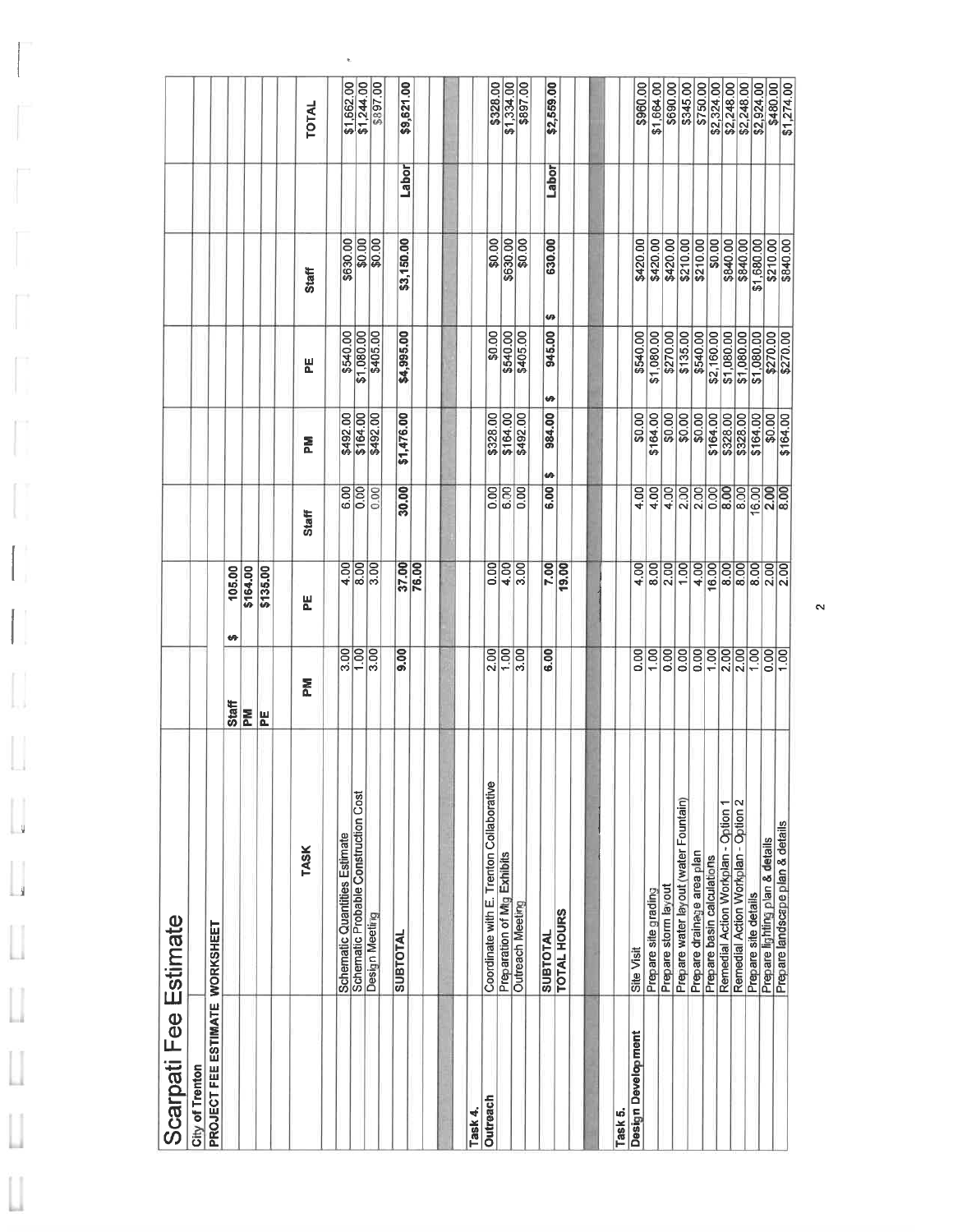| Scarpati Fee Estimate          |                                                       |                   |                     |                     |                      |                      |                      |            |                          |
|--------------------------------|-------------------------------------------------------|-------------------|---------------------|---------------------|----------------------|----------------------|----------------------|------------|--------------------------|
| City of Trenton                |                                                       |                   |                     |                     |                      |                      |                      |            |                          |
| PROJECT FEE ESTIMATE WORKSHEET |                                                       |                   |                     |                     |                      |                      |                      |            |                          |
|                                |                                                       | <b>Staff</b>      | 105.00<br><b>SA</b> |                     |                      |                      |                      |            |                          |
|                                |                                                       | <b>Md</b>         | \$164.00            |                     |                      |                      |                      |            |                          |
|                                |                                                       | 씬                 | \$135.00            |                     |                      |                      |                      |            |                          |
|                                | <b>TASK</b>                                           | 혽                 | 빋                   | Staff               | Š                    | 붙                    | <b>Staff</b>         |            | <b>TOTAL</b>             |
|                                | Prepare signage plan                                  | 0.00              | 2.00                | 4.00                | \$0.00               | \$270.00             |                      |            | \$690.00                 |
|                                | etc)<br>Prepare plan info (notes,                     | $\overline{5}$    | 4.00                | 4.00                | \$0.00               |                      | \$420.00<br>\$420.00 |            | \$960.00                 |
|                                | Quantities Estimate                                   | 1,00              | $\frac{1}{4.00}$    | 4.00                | \$164.00             | \$540.00<br>\$540.00 | \$420.00             |            | \$1,124.00               |
|                                | Probable Cost Estimate                                | 1.00              | 4.00                |                     | \$164.00             | \$540.00             |                      |            | \$704.00                 |
|                                | Revs per client, agencies, & util                     | 00                | 8.00                | 888                 | \$164.00             | \$1,080.00           | $\frac{$0.00}{0.00}$ |            | \$1,244.00               |
|                                | Design Meeting                                        | 3.00              | $\overline{3.00}$   |                     | \$492.00             | \$405.00             | $rac{1}{20.00}$      |            | \$897.00                 |
|                                | <b>SUBTOTAL</b>                                       | 14.00             | 88.00               | ø<br>70.00          | 2,296.00             | \$<br>11,880.00<br>ø | 7,350.00             | H<br>Labor | 21,526.00                |
|                                |                                                       |                   | 172.00              |                     |                      |                      |                      |            |                          |
|                                |                                                       | 之外                |                     |                     |                      |                      |                      |            |                          |
|                                |                                                       |                   |                     |                     |                      |                      |                      |            |                          |
| Task 6.                        |                                                       |                   |                     |                     |                      |                      |                      |            |                          |
| Permitting                     | Pre-application meeting with NJDEP                    |                   |                     |                     |                      |                      |                      |            |                          |
|                                | Preparation and Meeting                               | 3.00              | 5.00                | 0.00                | \$492.00             | \$675.00             | \$0.00               |            | \$1,167.00               |
|                                | <b>NPDES Permit</b>                                   |                   |                     |                     |                      |                      |                      |            |                          |
|                                | Application / NOI Preparation                         | 2.00              | 8.00                | 0.00                | \$328.00             | \$1,080.00           | \$0.00               |            | \$1,408.00               |
|                                | Worksheets                                            | 0.00              | 16.00               | 0.00                | \$0.00               | \$2,160.00           | \$0.00               |            | \$2,160.00               |
|                                | Prepare E&S plan                                      | 00                | 16.00               | 4.00                | \$164.00             | \$2,160.00           | \$420.00             |            | \$2,744.00               |
|                                | Prepare E&S details                                   | 1,00              | 4.00                |                     | \$164.00             | \$540.00             | \$840.00             |            | \$1,544.00               |
|                                | Prepare E&S calcs.                                    | $\overline{0.00}$ | 16.00               | $\frac{8.00}{0.00}$ | \$0.00               | \$2,160.00           | \$0.00               |            |                          |
|                                | <b>Permit Coordination</b>                            | 4.00              | $\overline{8}$      | $\overline{0.00}$   | \$656.00             | \$1,080.00           | \$0.00               |            | \$2,160.00<br>\$1,736.00 |
|                                | ermit<br><b>CAFRA Stream Rehabiltation General Pe</b> |                   |                     |                     |                      |                      |                      |            |                          |
|                                | <b>Application Preparation</b>                        | 00.1              | 2.00                | 0.00                | \$164.00             | \$270.00             | \$0.00               |            | \$434.00                 |
|                                | Worksheets                                            | 1.00              | 16.00               | $rac{888}{160}$     | \$164.00             | \$2,160.00           | \$0.00               |            | \$2,324.00               |
|                                | Special Details<br>Permit Coordination                | 1.00              | 8.00                |                     | \$164.00<br>\$328.00 | \$1,080.00           | \$840.00             |            |                          |
|                                |                                                       | $\overline{2.00}$ | 16.00               |                     |                      | \$2,160.00           | \$0.00               |            | \$2,084.00<br>\$2,488.00 |
|                                | NJDEP Freshwater Wetlands General Permit              |                   |                     |                     |                      |                      |                      |            |                          |

H

Ū

L

 $\mathbb{I}$ 

L

L

 $\begin{bmatrix} 1 \\ 2 \end{bmatrix}$ 

ш

U

 $\mathfrak{S}$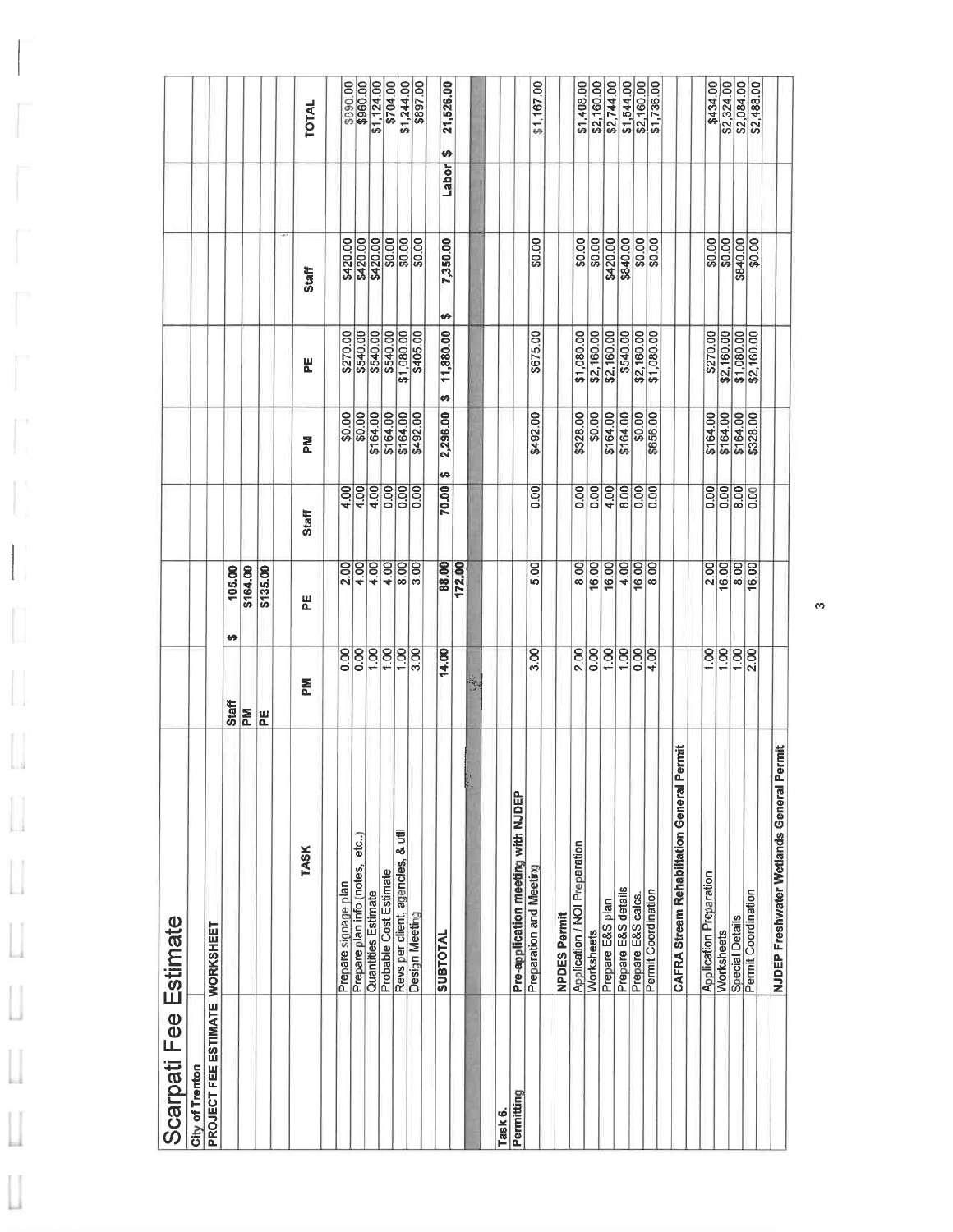| Scarpati Fee Estimate                 |                                                      |                 |                   |                   |                        |                     |          |            |            |
|---------------------------------------|------------------------------------------------------|-----------------|-------------------|-------------------|------------------------|---------------------|----------|------------|------------|
| <b>City of Trenton</b>                |                                                      |                 |                   |                   |                        |                     |          |            |            |
| <b>PROJECT FEE ESTIMATE WORKSHEET</b> |                                                      |                 |                   |                   |                        |                     |          |            |            |
|                                       |                                                      | Staff           | 105.00<br>₩       |                   |                        |                     |          |            |            |
|                                       |                                                      | ΣÃ              | \$164.00          |                   |                        |                     |          |            |            |
|                                       |                                                      | PE              | \$135.00          |                   |                        |                     |          |            |            |
|                                       | <b>TASK</b>                                          | <b>N</b>        | 붙                 | <b>Staff</b>      | 좂                      | 뷘                   | Staff    |            | TOTAL      |
|                                       | <b>Application Preparation</b>                       | 1.00            | 2.00              |                   | \$164.00               | \$270.00            | \$0.00   |            | \$434.00   |
|                                       | Worksheets                                           | $\overline{00}$ | 16.00             | $rac{8888}{800}$  | \$164.00               | \$2,160.00          | \$0.00   |            | \$2,324.00 |
|                                       | <b>Special Details</b>                               | 00              | 4.00              |                   | \$164.00               | \$540.00            | \$840.00 |            | \$1,544.00 |
|                                       | Permit Coordination                                  | 2.00            | 8.00              |                   | \$328.00               | \$1,080.00          | \$0.00   |            | \$1,408.00 |
|                                       | (DLVR)<br><b>NJDEP Department of Land Use Permit</b> |                 |                   |                   |                        |                     |          |            |            |
|                                       | <b>Application Preparation</b>                       | 1.00            | 2.00              |                   |                        | \$270.00            | \$0.00   |            | \$434.00   |
|                                       | Worksheets                                           | 1,00            | 8.00              | $rac{0.00}{0.00}$ | \$164.00<br>\$164.00   | \$1,080.00          | \$0.00   |            | \$1,244.00 |
|                                       | Special Details                                      | 1,00            | 2.00              | 8.00              | \$164.00               | \$270.00            | \$840.00 |            | \$1,274.00 |
|                                       | Permit Coordination                                  | 4.00            | $\overline{6.00}$ | $\sqrt{8}$        | \$656.00               | \$810.00            | 80.00    |            | \$1,466.00 |
|                                       | <b>SUBTOTAL</b>                                      | 28.00           | 163.00            | 36.00             | 4,592.00<br>H          | ₩<br>22,005.00<br>Ø | 3,780.00 | ₩<br>Labor | 30,377.00  |
|                                       |                                                      |                 | 227.00            |                   |                        |                     |          |            |            |
|                                       |                                                      |                 |                   |                   |                        |                     |          |            |            |
|                                       |                                                      |                 |                   | ŀ                 |                        |                     |          |            |            |
| Task 7.                               |                                                      |                 |                   |                   |                        |                     |          |            |            |
| <b>Contract Documents</b>             |                                                      |                 |                   |                   |                        |                     |          |            |            |
|                                       | Format Construction Set                              | 0.00            | 2.00              | 4.00              | \$0.00                 | \$270.00            | \$420.00 |            | \$690.00   |
|                                       | Coordinate Division 1 specs                          | 4.00            | 0.00              | $\frac{8}{10}$    | \$656.00               | \$0.00              | \$105.00 |            | \$761.00   |
|                                       | Specifications                                       | 8.00            | 16.00             |                   | \$1,312.00             | \$2,160.00          | \$105.00 |            | \$3,577.00 |
|                                       | Prepare Project Manual                               | 4.00            | 4.00              | 00                | \$656.00               | \$540.00            | \$105.00 |            | \$1,301.00 |
|                                       | Underground Utility Location Service                 | 15.00           | 0.00              | 0.00              |                        |                     |          |            | \$2,460.00 |
|                                       | <b>Contract Documents Meeting</b>                    | 3.00            | 3.00              | $\frac{8}{0}$     | \$2,460.00<br>\$492.00 | \$405.00            | \$0.00   |            | \$897.00   |
|                                       | <b>SUBTOTAL</b>                                      | 34.00           | 25.00             | 7.00              | 5,576.00<br>÷          | ø<br>3,375.00<br>Đ  | 735.00   | ÷<br>Labor | 9,686.00   |
|                                       |                                                      |                 |                   |                   |                        |                     |          |            |            |
|                                       |                                                      |                 |                   |                   |                        |                     |          |            |            |
|                                       |                                                      |                 |                   |                   |                        |                     |          |            |            |
| Task 8.                               |                                                      |                 |                   |                   |                        |                     |          |            |            |

 $\Box$ H.

 $\begin{bmatrix} 1 \\ 1 \end{bmatrix}$ 

IJ

 $\mathbf{L}$ 

 $\overline{\phantom{a}}$ 

 $\begin{bmatrix} \phantom{-} \end{bmatrix}$ 

Ü

ш

4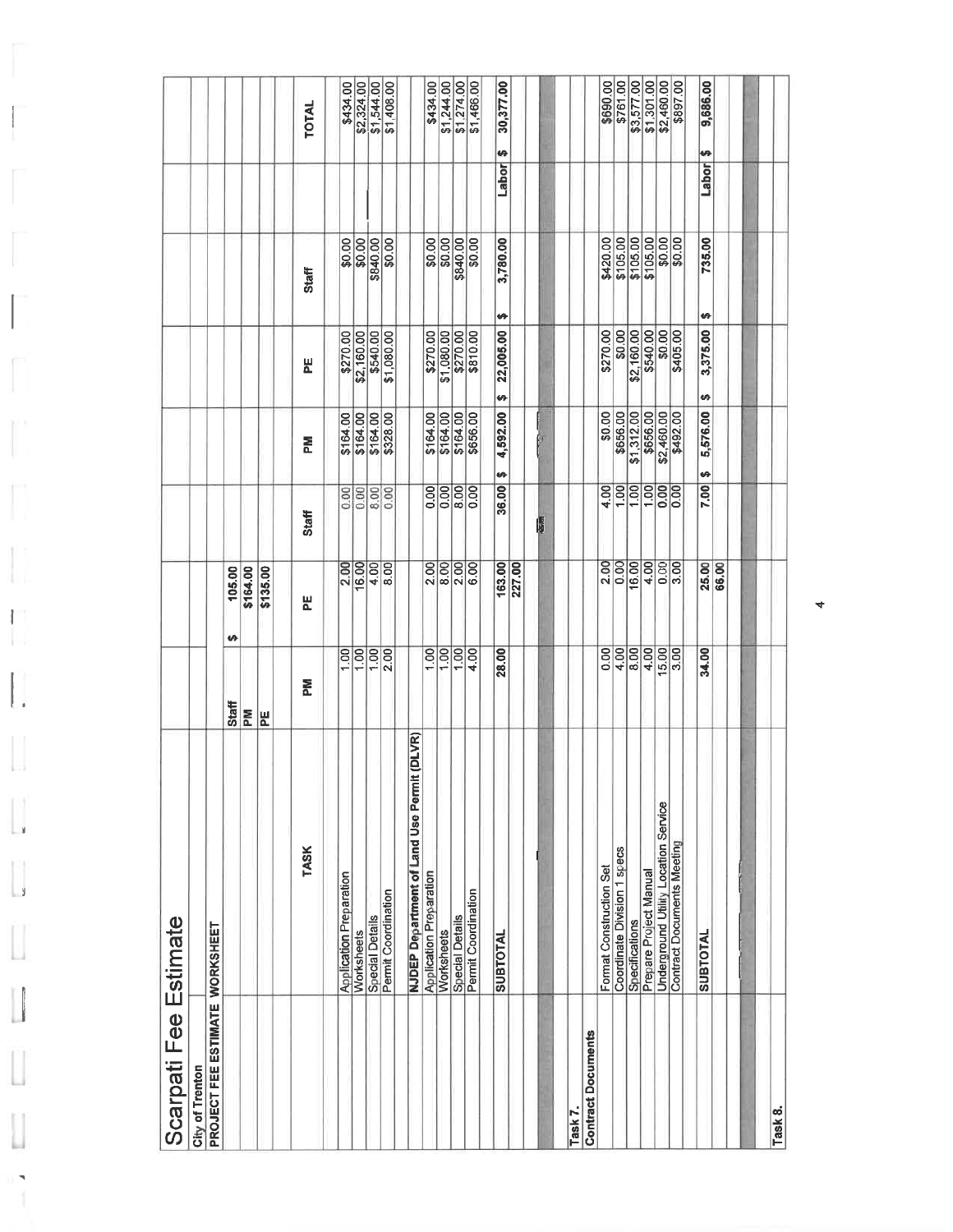|                       |                 |                                | <b>SA</b><br><b>Staff</b> | $\frac{105.00}{164.00}$<br>M | \$135.00<br>HE | <b>TOTAL</b><br><b>Staff</b><br>씬<br>론<br>Staff<br>븬<br>좂<br><b>TASK</b> |                         | \$0.00<br>\$492.00<br>$\frac{1}{2}$<br>$\frac{1}{2}$ | $rac{80.00}{90.00}$<br>\$810.00<br>$\overline{0.00}$<br>$\frac{200}{2}$ | \$540.00<br>8.00<br>$rac{8888}{9944}$<br>0.00 | \$492.00<br>\$1,138.00<br>\$1,380.00<br>\$480.00<br>\$840.00<br>\$270.00<br>$\begin{array}{c} 5328.00 \\ 50.00 \\ 50.00 \end{array}$<br>2.00<br>0.00 | \$3,490.00<br>Labor<br>1050.00<br>1620.00<br>820.00<br>10.00<br>12.00<br>5.00 | 27.00 | 83,045.00<br>16,800.00 TOTAL FEE<br>47,385.00<br>18,860.00<br>160.00<br>351.00<br>115.00 |
|-----------------------|-----------------|--------------------------------|---------------------------|------------------------------|----------------|--------------------------------------------------------------------------|-------------------------|------------------------------------------------------|-------------------------------------------------------------------------|-----------------------------------------------|------------------------------------------------------------------------------------------------------------------------------------------------------|-------------------------------------------------------------------------------|-------|------------------------------------------------------------------------------------------|
|                       |                 |                                |                           |                              |                |                                                                          |                         | Pre-bid meeting                                      | Responses to Bidders                                                    | Prepare Addendum No. 1                        | Preparation of Deliverables                                                                                                                          | <b>SUBTOTAL</b>                                                               |       |                                                                                          |
| Scarpati Fee Estimate | City of Trenton | PROJECT FEE ESTIMATE WORKSHEET |                           |                              |                |                                                                          | Assistance with Bidding |                                                      |                                                                         |                                               |                                                                                                                                                      |                                                                               |       | PROJECT TOTALS                                                                           |

 $\begin{bmatrix} 1 \\ 1 \\ 1 \end{bmatrix}$ 

 $\int_{\tau}$ 

E

 $\mathbb{I}$ 

 $\begin{bmatrix} 1 \\ 1 \\ 1 \end{bmatrix}$ 

 $\prod_1$ 

 $\overline{\mathcal{L}}$ 

 $\hfill\Box$ 

 $\overline{\mathbf{u}}$ 

 $\begin{bmatrix} \phantom{-} \end{bmatrix}$ 

 $\begin{bmatrix} \phantom{-} \end{bmatrix}$ 

 $\hfill\Box$ 

 $\begin{bmatrix} \phantom{-} \end{bmatrix}$ 

 $\begin{bmatrix} \phantom{-} \end{bmatrix}$ 

 $\begin{array}{c} \hline \end{array}$ 

 $\overline{\mathfrak{g}}$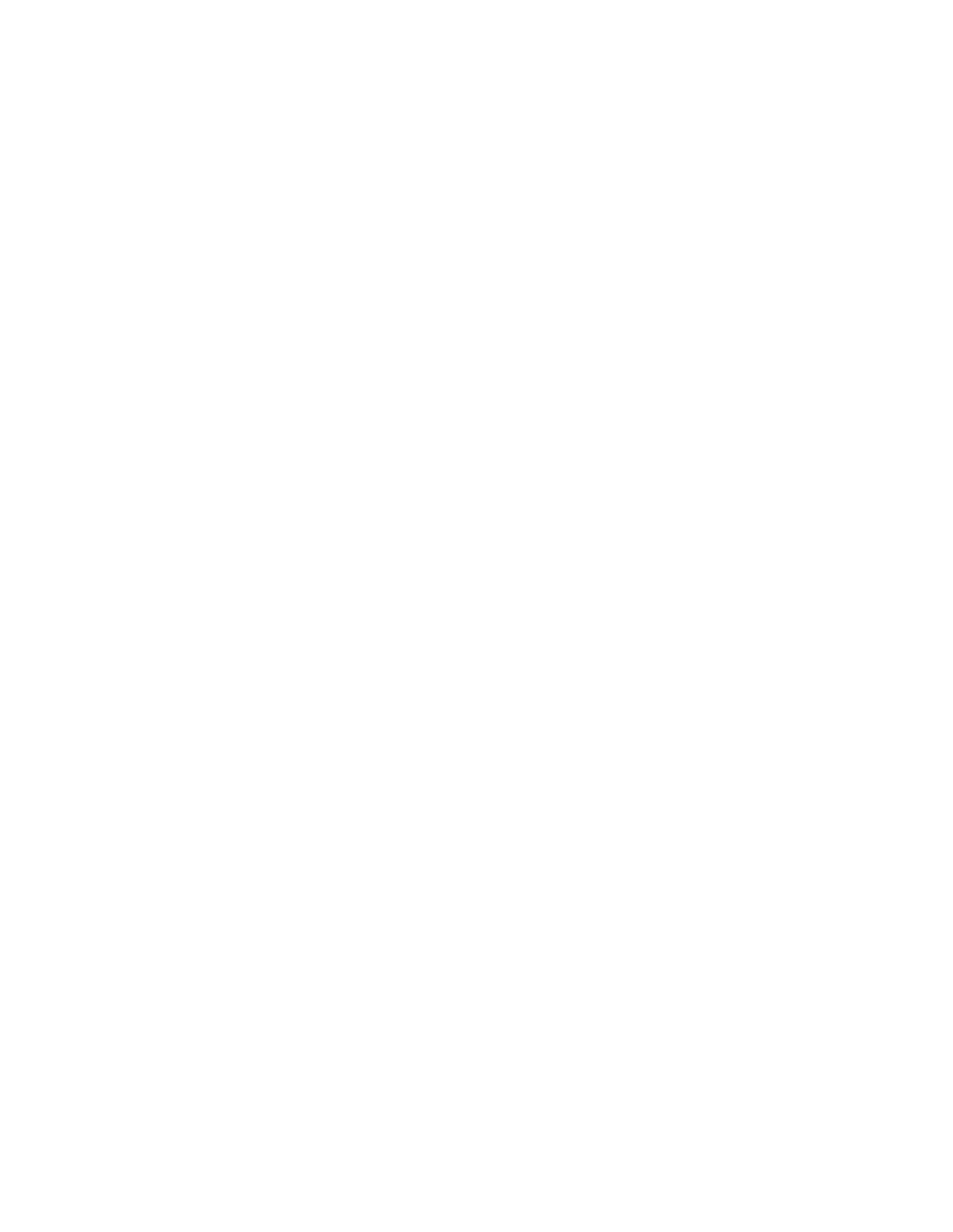Zoning Techniclan www.maracamaracamaracamaracamaracamaracamaracama \$73.00

Principal (Michelle M. Taylor, AICP, PP; Scott D. Taylor, LLA, AICP, PP; LEED AP) ..........\$162.00

## **Price Schedule**

Our work will be completed at the hourly rates listed below.

Michelle M. Taylor, AICP, PP Scott D. Taylor, AICP, PP, LLA LEED AP

Steven Lennon, LLA, PP

Russell Sewekow, LLA Holly M. Pasqua, Office Manager

Community Planning Landscape Architecture Municipal Consulting Streetscape Design Economic Development

taylor

design

aroup

Parks and Recreation

**WBE-SBE** Woman Business Enterprise Small Business Enterprise

Respectfully submitted, Taylor Design Group, Inc.

2020 HOURLY RATE SCHEDULE

 $\epsilon$ 

Scott D. Taylor, AICP, PP, LLA, LEED AP Vice President

Date: 6.24.20

856.810.3443  $\top$ 

Taylor Design Group, Inc. 131 Hartford Road Mount Laurel, NJ 08054

W. TDGplanning.com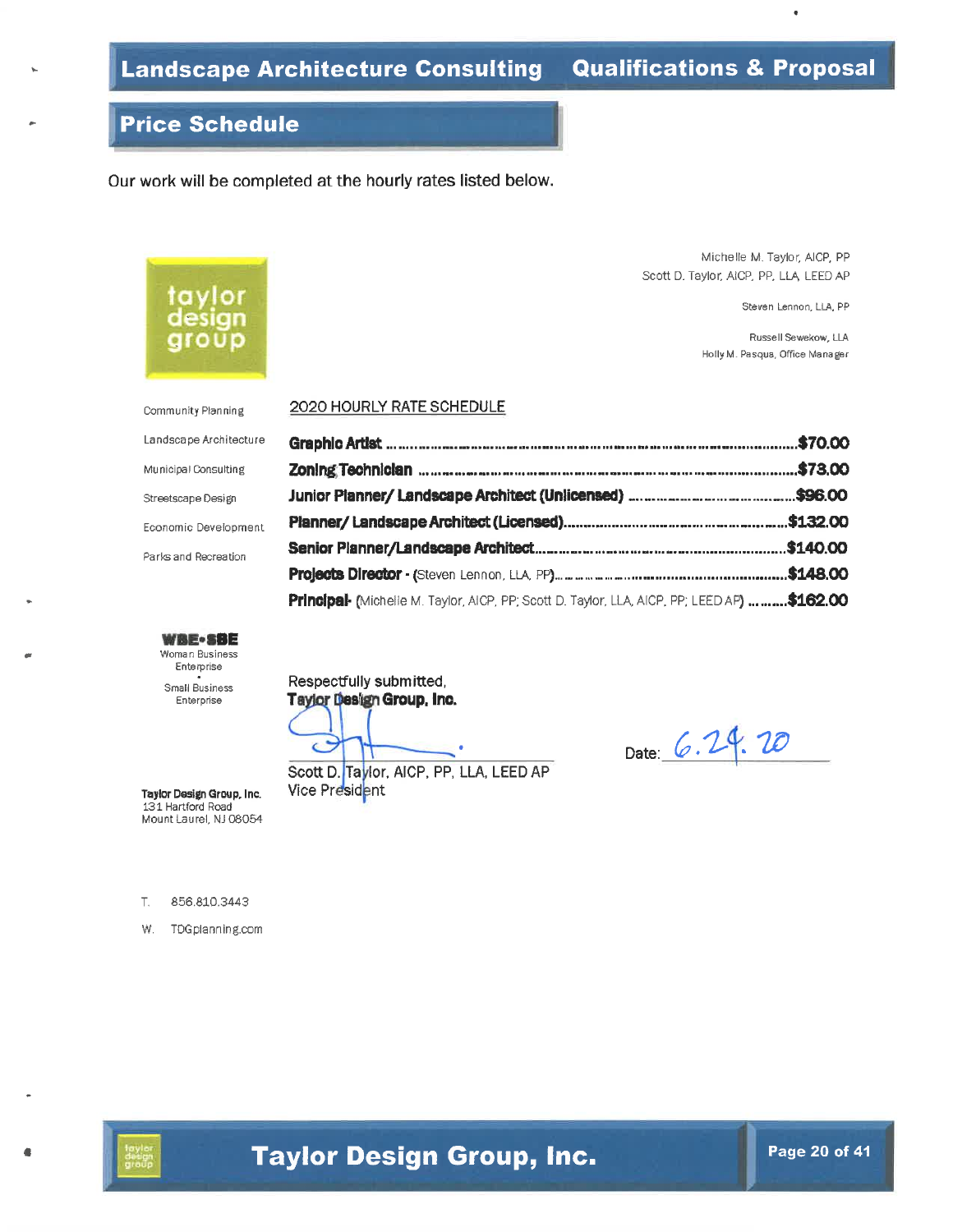

Matrix New World Engineering, Land Surveying<br>and Landscape Architecture, PC 442 State Route 35, 2<sup>nd</sup> Floor<br>Eatontown, NJ 07724 732.588.2999 F: 973.240.1818 www.matrixneworld.com <sub>wBE/DBE/SBE</sub>

## **MATRIXNEWORLD**

**Engineering Progress** 

#### **PRICE FORM**

#### **Professional Landscape Architectural and Engineering Services** For Design Development, Permitting, and Construction Document Preparation **Scarpati Property Park Design** Trenton, New Jersey

| <b>Description</b>                                | Unit      | Qty. | Unit Price (\$) | Total $(\$)$ |
|---------------------------------------------------|-----------|------|-----------------|--------------|
| Task 1 – Kick-off Meeting                         | LS.       | 1    | \$2,500         | \$2,500      |
| Task 2 – Property Survey                          | <b>LS</b> | 1    | \$11,100        | \$11,100     |
| Task 3 - Schematic Design                         | LS        | 1    | \$7,000         | \$7,000      |
| Task 4 - Outreach                                 | <b>LS</b> | 1    | \$3,500         | \$3,500      |
| Task 5 - Design Development                       | <b>LS</b> |      | \$24,000        | \$24,000     |
| Task 6 - Permitting                               | <b>LS</b> |      | \$43,400        | \$43,400     |
| Task 7 - Construction Documents                   | <b>LS</b> |      | \$9,200         | \$9,200      |
| Task $8 -$ Assistance with Bidding                | LS        |      | \$5,000         | \$5,000      |
| <b>TOTAL BASE BID</b>                             |           |      |                 | \$105,700    |
| Alternate: Construction Phase Support<br>Services | <b>HR</b> | 60   | \$145           | \$8,700      |
| <b>TOTAL BASE BID PLUS ALTERNATE</b>              |           |      |                 | \$114,400    |

One-Hundred Fourteen Thousand Four-Hundred Dollars and No Cents Total amount in words

\$114,400 Total amount in numbers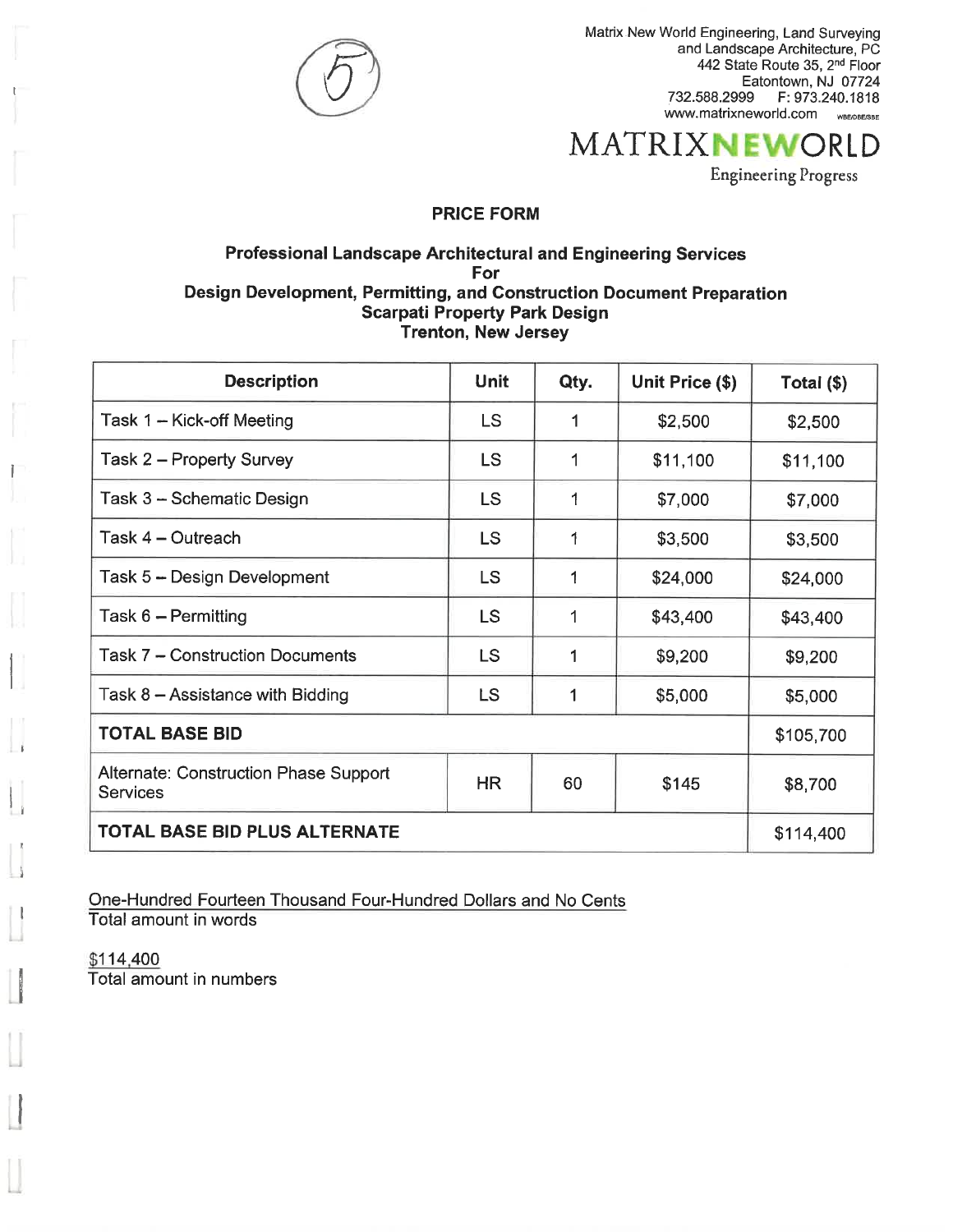## MATRIXNEWORLD

**Engineering Progress** 

| <b>2020 PERSONNEL RATES</b>        |               |
|------------------------------------|---------------|
| <b>TITLE</b>                       | HOURLY RATE   |
| Principal                          | \$170.00      |
| Senior Technical Director          | \$160.00      |
| Senior Project Manager             | \$155.00      |
| <b>Technical Director</b>          | \$155.00      |
| Senior Technical Manager           | \$145.00      |
| Project Manager                    | \$145.00      |
| Senior Project Professional        | \$140.00      |
| Technical Manager                  | \$140.00      |
| Project Professional               | \$135.00      |
| Senior Project Specialist          | \$135.00      |
| <b>Project Specialist</b>          | \$130.00      |
| Senior Technical Professional      | \$125.00      |
| One-Man Robotic Crew               | \$120.00      |
| <b>Technical Professional</b>      | \$115.00      |
| <b>Senior Technical Specialist</b> | \$105.00      |
| <b>Technical Specialist</b>        | \$100.00      |
| Senior Data/Field Specialist       | \$90.00       |
| Data/Field Specialist              | \$85.00       |
| Senior Technical Assistant         | \$80.00       |
| <b>Technical Assistant</b>         | \$75.00       |
| Junior Technical Assistant         | \$70.00       |
| Junior Data/Field Technician       | \$60.00       |
| 183 I                              |               |
| <b>ITEM</b>                        | FEE           |
| Black & White Copy 81/2 x 11       | \$ 0.20/sheet |
| Black & White Copy 81/2 x 14       | \$ 0.30/sheet |
| Black & White Copy 11 x 17         | \$ 0.40/sheet |
| Black & White Copy 18 x 24         | \$1.45/sheet  |
| Black & White Copy 24 x 36         | \$2.85/sheet  |
| Black & White Copy 30 x 42         | \$4.25/sheet  |
| Color Copy 81/2 x 11               | \$ 0.40/sheet |
| Color Copy 11 x 17                 | \$ 0.80/sheet |
| Color Copy 24 x 36                 | \$27.00/sheet |
| Color Copy 30 x 42                 | \$40.00/sheet |
| Mylar 24 x 36                      | \$27.00/sheet |
| Mylar 30 x 42                      | \$40.00/sheet |
| CD                                 | \$50.00/disc  |
| Robotic per diem                   | \$249.00      |
| Scanner per diem                   | \$400.00      |
| Subconsultants                     | 115% of cost  |
| Out-of-pocket expenses             | 115% of cost  |

 $\mathbf{I}$ 

1

Additional reimbursables include, but are not limited to, delivery expenses<br>and mileage charged at Federal prevailing rates.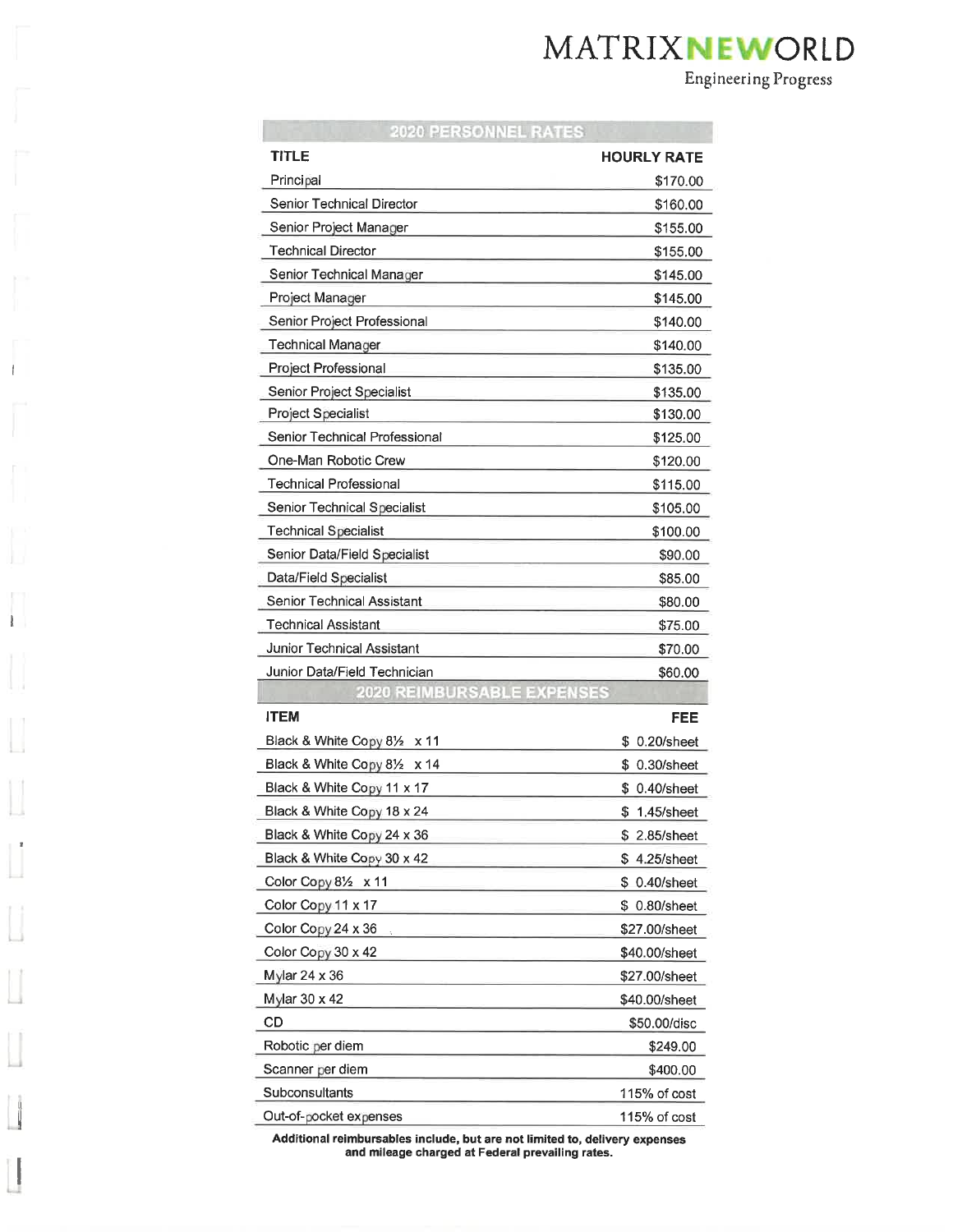#### Professional Landscape Architectural and Engineering Services For Design Development, Permitting, And Construction Document Preparation **Scarpati Property Park Design Trenton, New Jersey**

An Officer of the Respondent Firm must sign and date this Price Form and return with the proposal.

| <b>Description</b>                                       | Unit | Qty.         | Unit price (\$) | Total (\$) |
|----------------------------------------------------------|------|--------------|-----------------|------------|
| Task $1 -$ Kick off meeting                              | LS   | 1            | \$1,200         | \$1,200    |
| <b>Task 2- Property Survey</b>                           | LS   | 1            | \$8,500         | \$8,500    |
| Task 3 - Schematic Design                                | LS   | 1            | \$12,500        | \$12,500   |
| Task 4: Outreach                                         | LS   | 1            | \$2,800         | \$2,800    |
| Task 5: Design Development                               | LS   | 1            | \$28,900        | \$28,900   |
| Task 6- Permitting                                       | LS   | $\mathbf{1}$ | \$27,900        | \$27,900   |
| <b>Task 7 - Construction Documents</b>                   | LS   | $\mathbf{1}$ | \$23,300        | \$23,300   |
| Task $8 -$ Assistance with Bidding                       | LS   | $\mathbf{1}$ | \$5,600         | \$5,600    |
| <b>TOTAL BASE BID</b>                                    |      |              |                 | \$110,700  |
| <b>Alternate: Construction Phase Support</b><br>Services | Hr   | 60           | \$7,500         | \$7,500    |
| <b>TOTAL BASE BID PLUS ALTERNATE</b>                     |      |              |                 | \$118,200  |

Note: " $LS" = Lump Sum$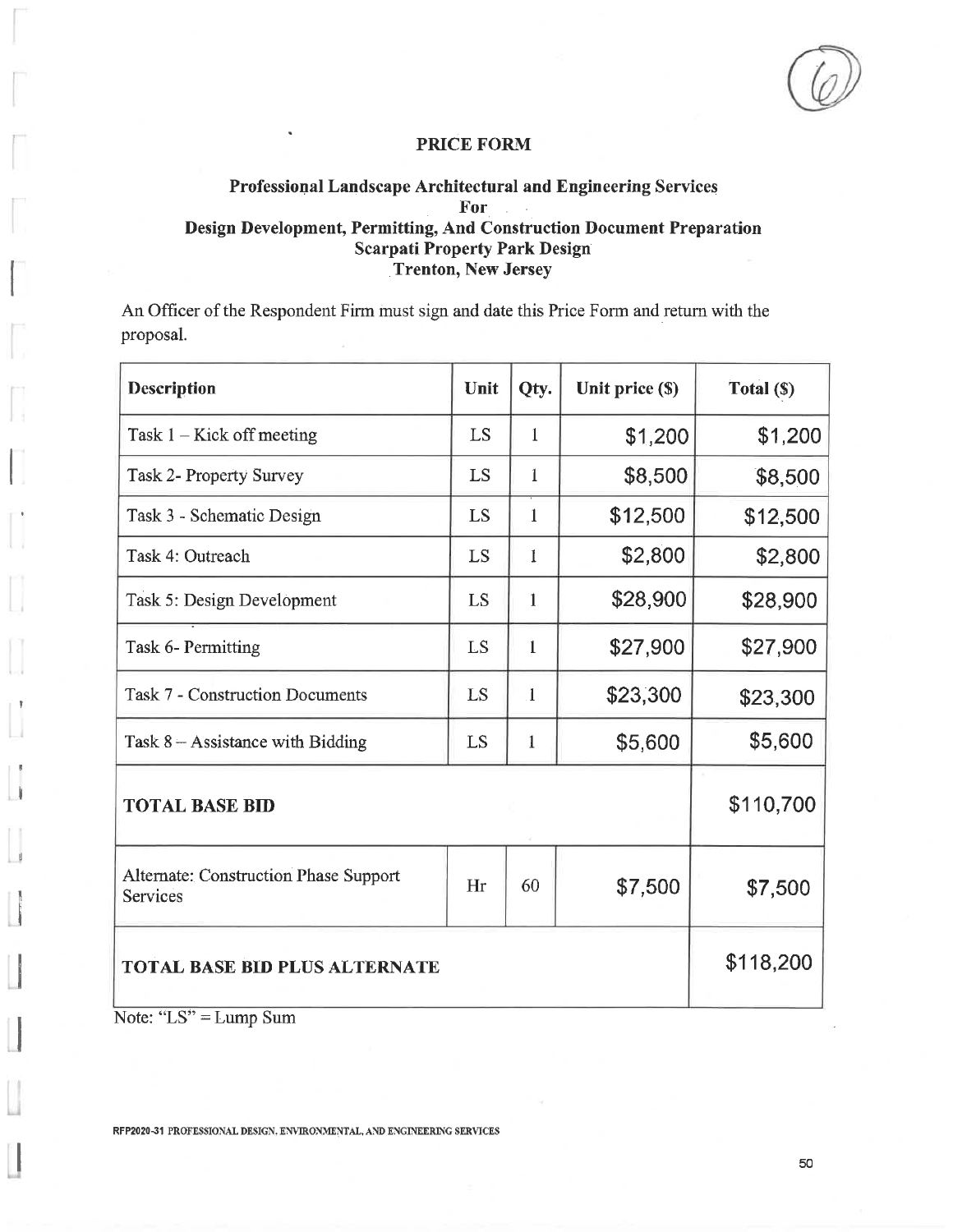### Professional Landscape Architectural and Engineering Services For Design Development, Permitting, And Construction Document Preparation **Scarpati Property Park Design** Trenton, New Jersey

An Officer of the Respondent Firm must sign and date this Price Form and return with the proposal.

| Description                                       | Unit      | Qty.         | Unit price (\$) | Total (\$)                   |
|---------------------------------------------------|-----------|--------------|-----------------|------------------------------|
| Task 1-Kick off meeting                           | LS        | $\mathbf{1}$ |                 | 2,673.50                     |
| <b>Task 2- Property Survey</b>                    | LS        | 1            |                 | 10,780.00                    |
| Task 3 - Schematic Design                         | LS        | $\mathbf{1}$ |                 | 17,312,20                    |
| Task 4: Outreach                                  | <b>LS</b> | $\mathbf{1}$ |                 | 1,150.00                     |
| Task 5: Design Development                        | LS        | $\mathbf{1}$ |                 | 29,939.00                    |
| Task 6- Permitting                                | LS        | 1            |                 | 29,829.00                    |
| <b>Task 7 - Construction Documents</b>            | LS        | 1            |                 |                              |
| Task 8 - Assistance with Bidding                  | LS        | $\cdot$ 1    |                 | $\frac{17,390,00}{5,550,00}$ |
| <b>TOTAL BASE BID</b>                             |           |              |                 |                              |
| Alternate: Construction Phase Support<br>Services | Hr        | 60           |                 | 7,500,00                     |
| TOTAL BASE BID PLUS ALTERNATE                     |           |              |                 | 122,124.70                   |

Note: "LS" = Lump Sum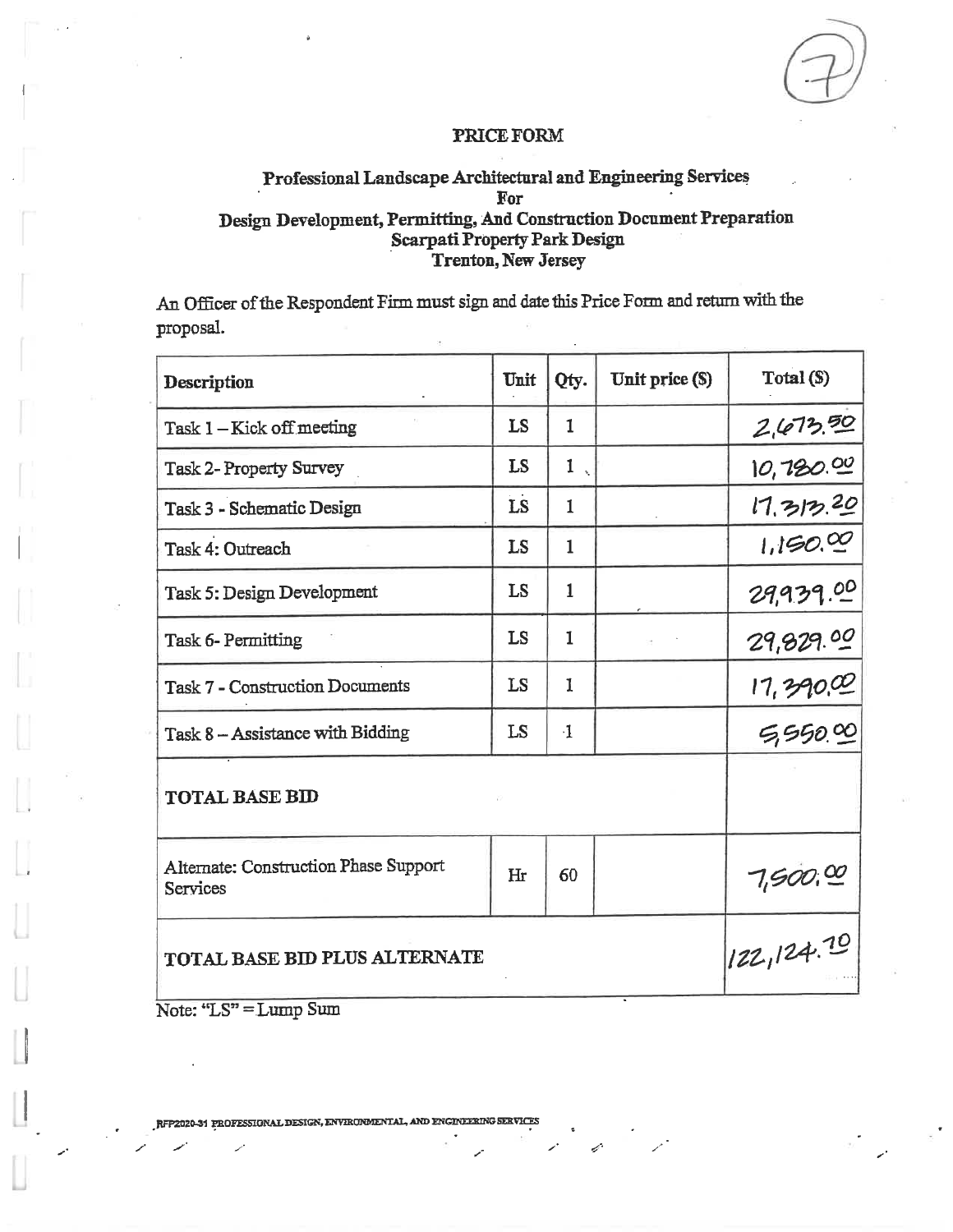

## **Marvel** Architects

145 Hudson Street New York, NY 10013

**Irrigation Designer** 

Other consultants not included in this proposal, to be retained by the Owner for this project may include:

- $\mathbf{r}$ Code Consultant
- **Waste Handling**  $\bullet$
- Voice and Data Information Technology / Security
- Graphics & Signage

Compensation for consultants retained by the Architect, other than those listed in this agreement, will be the amount invoiced to the client plus twenty percent (20%).

#### **FEE PROPOSAL**

The proposed fee for basic services described above is \$448,725 as outlined in the Fee Distribution Schedule attached. The fee is subject to negotiation after evaluation of existing information available.

This fee includes a lump sum fee of \$425,025 for design and engineering services and a fee for Construction Phase Support Services to be charged on an hourly basis not to exceed 60 hours (\$23,700) without prior approval from Owner.

This fee is based upon the estimated construction costs range of  $$4,000,000 - 6,000,000$ . In the event the construction costs exceed this range, this fee will be adjusted proportionally as the estimated construction costs are approved at the conclusion of each phase.

The design and engineering service phase of the project is anticipated to have a duration of 6.5 months. The Construction phase support services are limited to 60 hours.

#### FEE SCHEDULE AND TIMELINE

See attached price form and fee distribution chart.

DESIGN (ENELORMENT MID PERMITTIME AT SCIRKEST! STE IN TRESTOR

June 30 2020

Marvel Architects, PLLC 145 Hudson Street New York, NY 10013 www.marvelarchitects.com 212.616.0420 Page 3 of 8